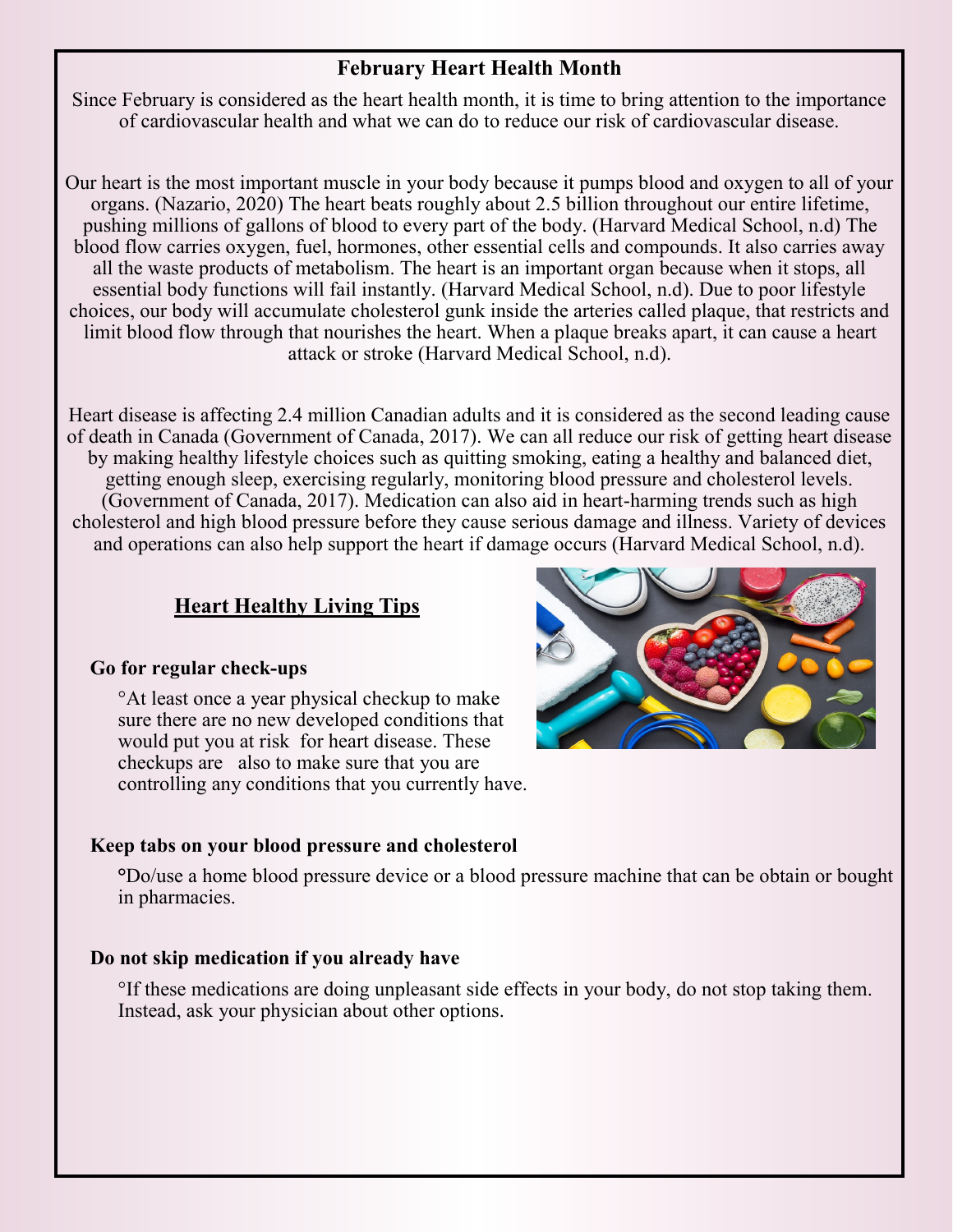#### **Do physical activity regularly**

°Being physically active is a major step towards good heart health.

°Exercise is an effective activity to strengthen our heart muscle

°Physical activity also regulates further buildup of cholesterol in our body that can

prevent heart diseases and stroke.

#### **Physical activity and lifestyle guidelines that can help strengthen heart**

**°**Canadian 24-hour movement guidelines integrate recommendations for physical activity for adults (18-64 years).

#### **Aerobic Exercises**

°150 minutes per week of moderate to vigorous aerobic activities.

°Moderate: Brisk walking, walking, and biking.

°Vigorous: Jogging, running, swimming, cross-country skiing.

#### **Resistance Training**

°Muscle strengthening activities at least two times a week.

°Example of exercises: Workouts with free weights and body weights, resistance band workouts, pushups, squats, and chin-ups.

#### **Light Physical Activities**

°Several hours of light exercises must be achieved throughout the day.

°Standing, slow walking, and Basic stretches.

#### **Other Tools that can help monitor heart health at home**

°Blood Pressure Monitor

°Heart Rate Monitor

°Pedometer

°Activity Tracker